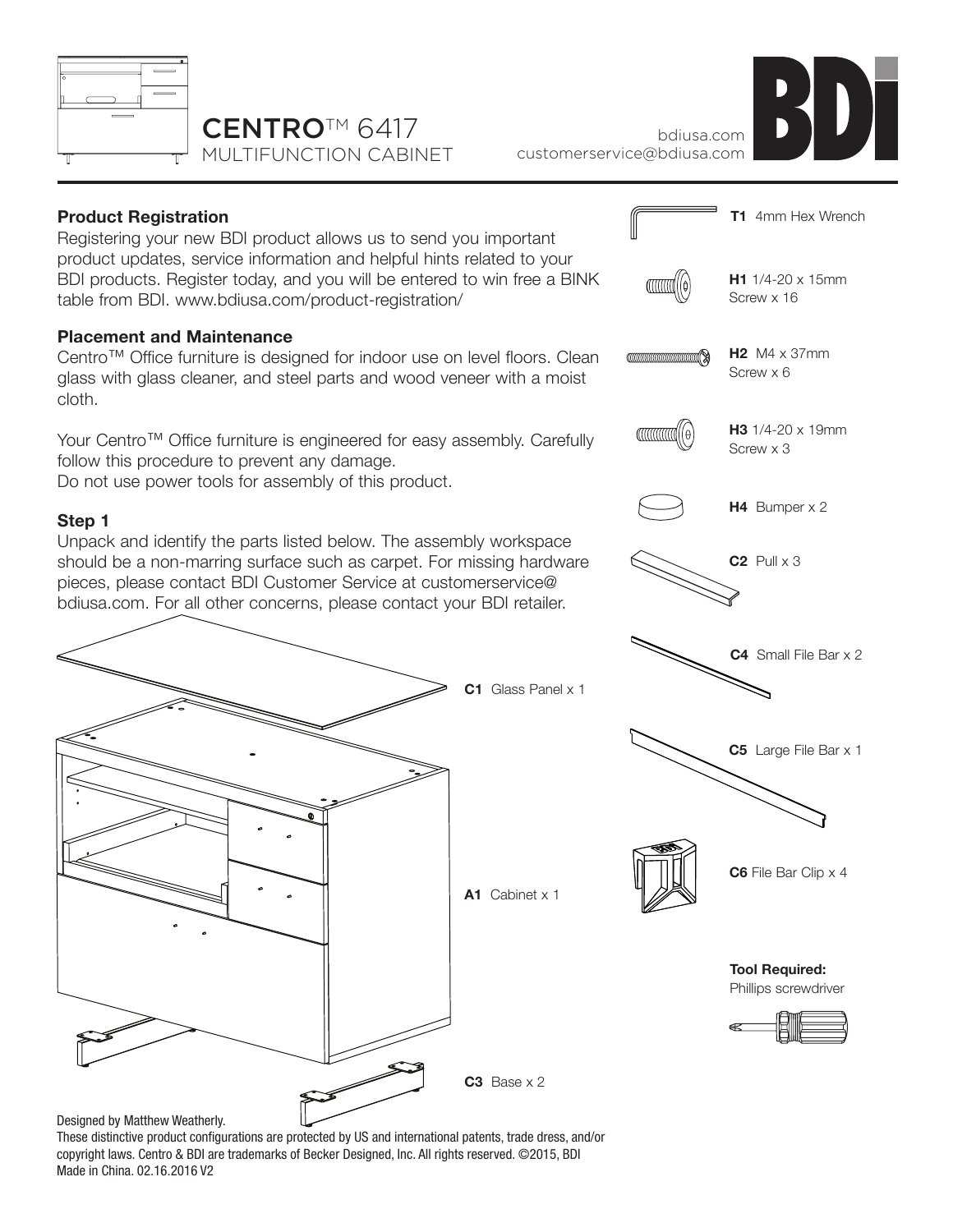## **Step 2 - Install Base**

Attach **Base** to **Cabinet** using **Screws H1** and tighten with **Hex Wrench.**



**Step 3 -** Adhere **Bumpers H4** as shown.

**Step 4 -** From below the top panel, attach **Glass Panel** with **Screws H3** using **Hex Wrench.**



2 **BD** CENTRO 6417<br>MULTIFUNCTION CABINET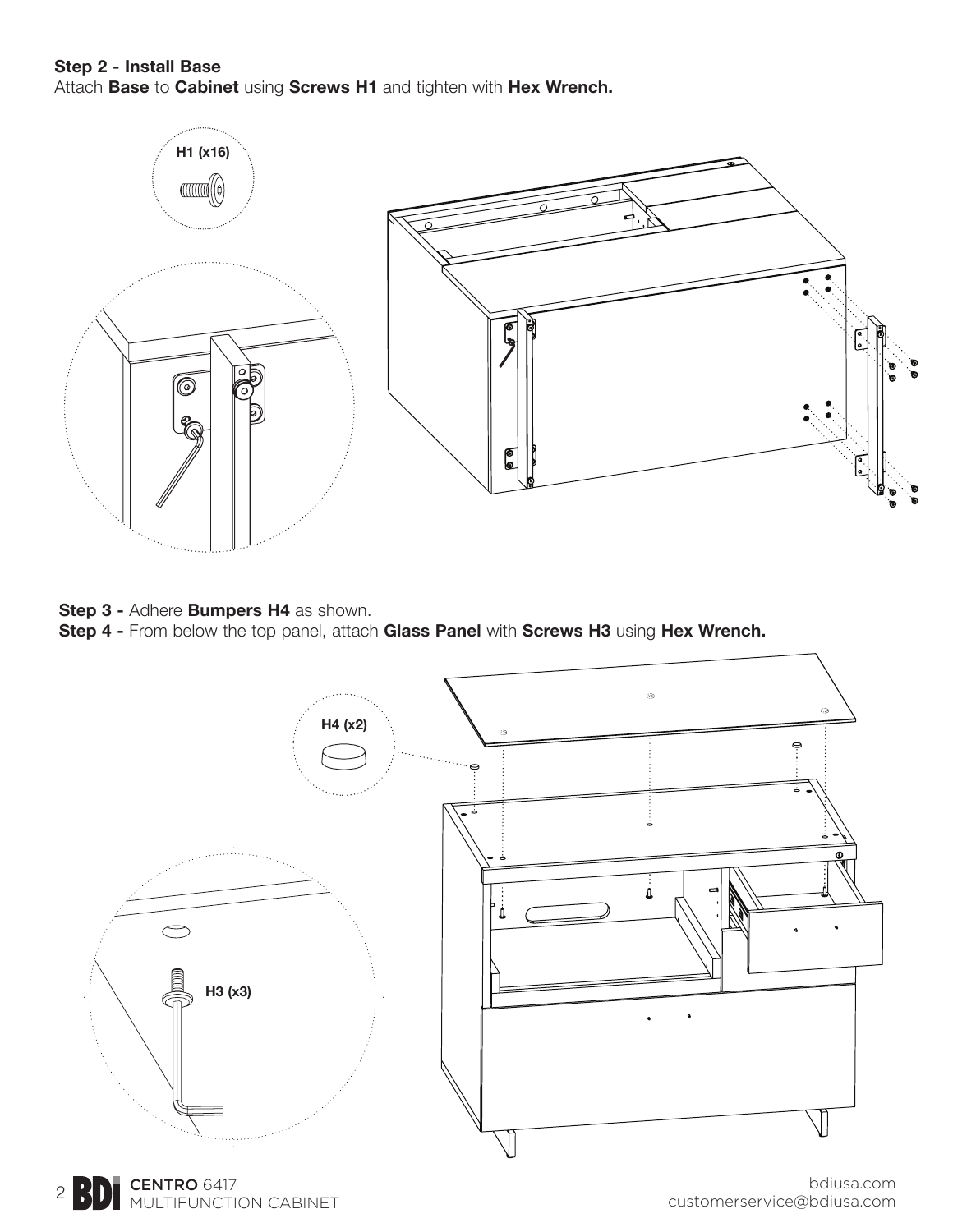**Step 5 -** Attach **Pulls** to **Cabinet** using **Screws H2** and tighten with a Phillips screwdriver.



## **Step 6 - File Bar Installation (Option A)**

For files facing forward, attach **File Bar Clip C6** to both ends of **Small File Bar C4** as shown. For letter files, use the outer notches on the front and back of the drawer. For legal files, use the inner notches.